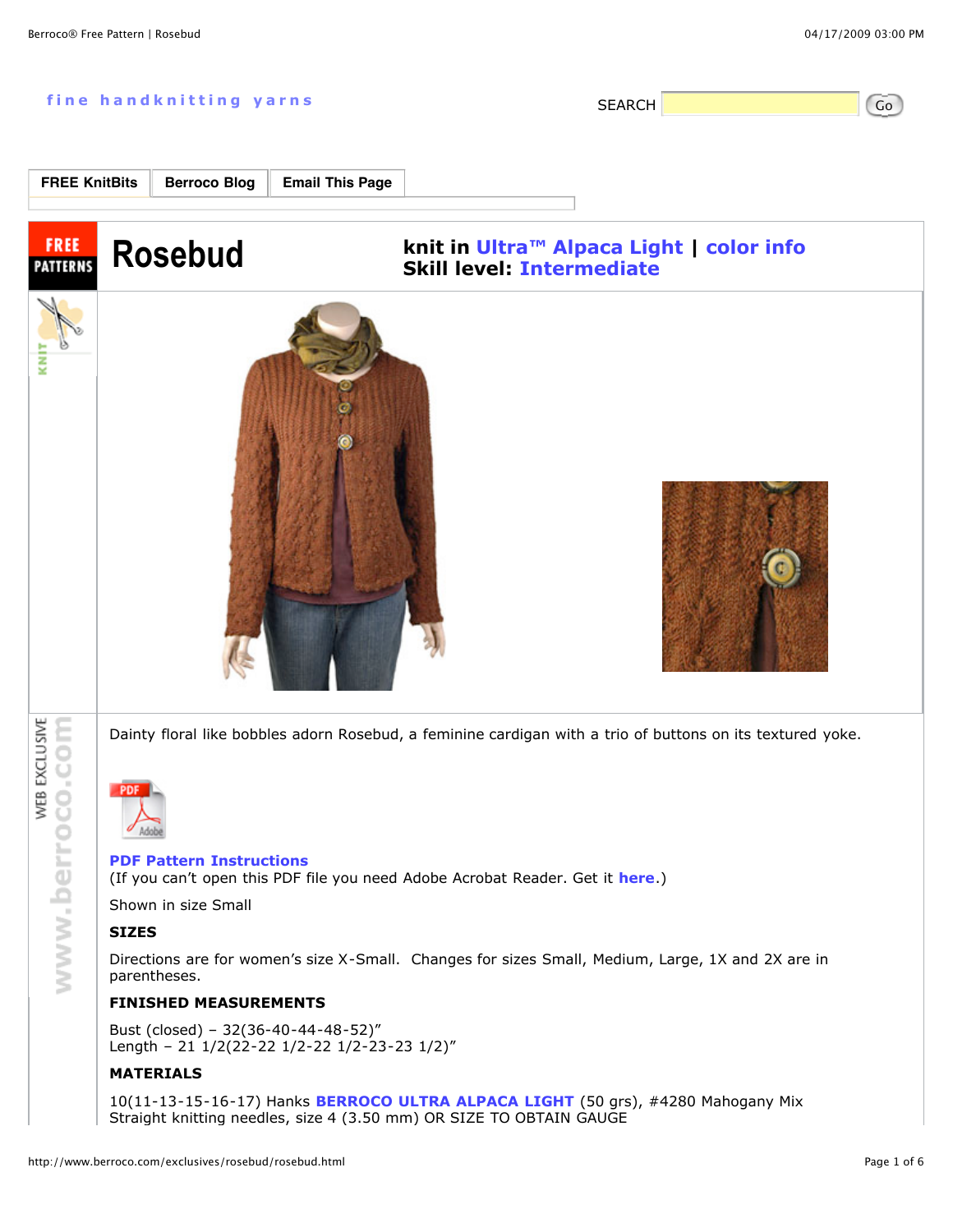Crochet hook, size 4.00 mm (F) Three 1½" buttons

# **GAUGE**

23 sts =  $4''$ ; 32 rows =  $4''$  in St st 22 sts =  $4''$ ; 28 rows =  $4''$  in Wheat Ear Rib 28 sts =  $4^{n'}$ ; 32 rows =  $4^{n}$  in Rosebud Pat TO SAVE TIME, TAKE TIME TO CHECK GAUGE

**WHEAT EAR RIB** (Multiple of 5 sts  $+ 2$ )

**Row 1 (RS):** \* P3, insert needle from back to front between 1st and 2nd sts on LH needle and k the 2nd st, then k the 1st and sl both sts from needle tog, rep from \* to last 2 sts, end p2.

**Row 2:** \* K3, skip 1 st and p the 2nd st, p the skipped st, then sl both sts from needle tog, rep from \* to last 2 sts, end k2.

Rep these 2 rows for Wheat Ear Rib.

**View How-to Videos: Picking Up Stitches** | **Button Loop** | **4-Stitch Bobble**

### **NOTE**

When increasing or decreasing over Rosebud Pat, if there are not enough sts to work an entire RC or LC as shown on chart, work the remaining sts in St st. Drop markers when decreasing. When increasing, return dropped markers to their original places.

## **BACK**

With straight needles, cast on 112(127-142-157-167-182) sts. Work even in Wheat Ear Rib for 3 rows, end on RS. P the next row, dec  $1(2-1-2-0-3)$  sts across  $-111(125-141-155-167-179)$  sts.

**Establish Chart: Row 1 (RS):** K6(4-3-1-7-4), place marker, work Row 1 of chart to last 6(4-3-1-7-4) sts, place marker, k to end.

**Row 2:** P to first marker, work Row 2 of chart to last marker, p to end. Work even in pat as established until piece measures 2" from beg, end on WS. Dec 1 st each end of next row, then every 3/4(3/4- 1/2- 1/2- 3/4- 3/4)" 5(5-6-6-5-5) times more – 99(113-127-141-155-167) sts. Work even until piece measures 8" from beg, end on WS. Inc 1 st each end of next row, then every 3/4(3/4- 1/2- 1/2- 3/4- 3/4)" 5(5-6-6-5-5) times more – 111(125-141-155-167-179) sts. Work even until piece measures 13" from beg, end on WS, dec 24(23-29-33-35-37) sts across last row – 87(102-112-122-132-142) sts. From here, work in Wheat Ear Rib.

**Shape Armholes:** Bind off 5(7-8-10-12-13) sts at beg of the next 2 rows – 77(88-96-102-108-116) sts. Dec 1 st each side every RS row 5(8-9-10-10-11) times – 67(72-78-82-88-94) sts. Work even until armholes measure 7 1/2(8-8 1/2-8 1/2-9-9 1/2)", end on WS.

**Shape Shoulders:** Bind off 4(5-5-6-7-7) sts at beg of the next 4(2-8-4-2-8) rows, then 3(4-0-5-6-0) sts at beg of the next 4(6-0-4-6-0) rows. Bind off remaining 39(38-38-38-38-38) sts for back neck.

### **LEFT FRONT**

With straight needles, cast on 52(57-67-72-77-87) sts. Work even in Wheat Ear Rib for 3 rows, p the next row, inc 1(4-0-3-4-2) sts across – 53(61-67-75-81-89) sts.

**Establish Chart: Row 1 (RS):** K4(8-2-6-0-4), place marker, work Row 1 of chart to last 4(8-2-6-0-4) sts, place marker, k to end.

**Row 2:** P to first marker, work Row 2 of chart to last marker, p to end. Work even in pat as established until piece measures 2" from beg, end on WS. Dec 1 st at beg of the next row, then at same edge every 3/4(3/4- 1/2-1/2-3/4-3/4)" 5(5-6-6-5-5) times – 47(55-60-68-75-83) sts. Work even until piece measures 8" from beg, end on WS. Inc 1 st at beg of the next row, then at same edge every 3/4(3/4-1/2-1/2-3/4-3/4)" 5(5-6- 6-5-5) times more – 53(61-67-75-81-89) sts. Work even until piece measures 13" from beg, end on WS, dec 16(14-15-18-19-22) sts across last row – 37(47-52-57-62-67) sts. Work from here in Wheat Ear Rib.

**Shape Armhole:** Bind off 5(7-8-10-12-13) sts at beg of the next row – 32(40-44-47-50-54) sts. Work 1 row even. Dec 1 st at beg of the next row, then at same edge 4(7-8-9-9-10) times more – 27(32-35-37-40- 43) sts. Work even until armholes measure  $5\frac{1}{2}$  (6-6 $\frac{1}{2}$ -6 $\frac{1}{2}$ -7-7 $\frac{1}{2}$ )", end on RS.

**Shape Neck:** Bind off 7(9-9-9-9-9) sts at beg of the next row, then work to end – 20(23-26-28-31-34) sts. Dec 1 st at neck edge every RS row 6 times – 14(17-20-22-25-28) sts. Work even until armhole measures 7 1/2(8-8 1/2-8 1/2-9-9 1/2)", end on WS. Bind off 4(5-5-6-7-7) sts at armhole edge 2(1-4-2-1-4) times,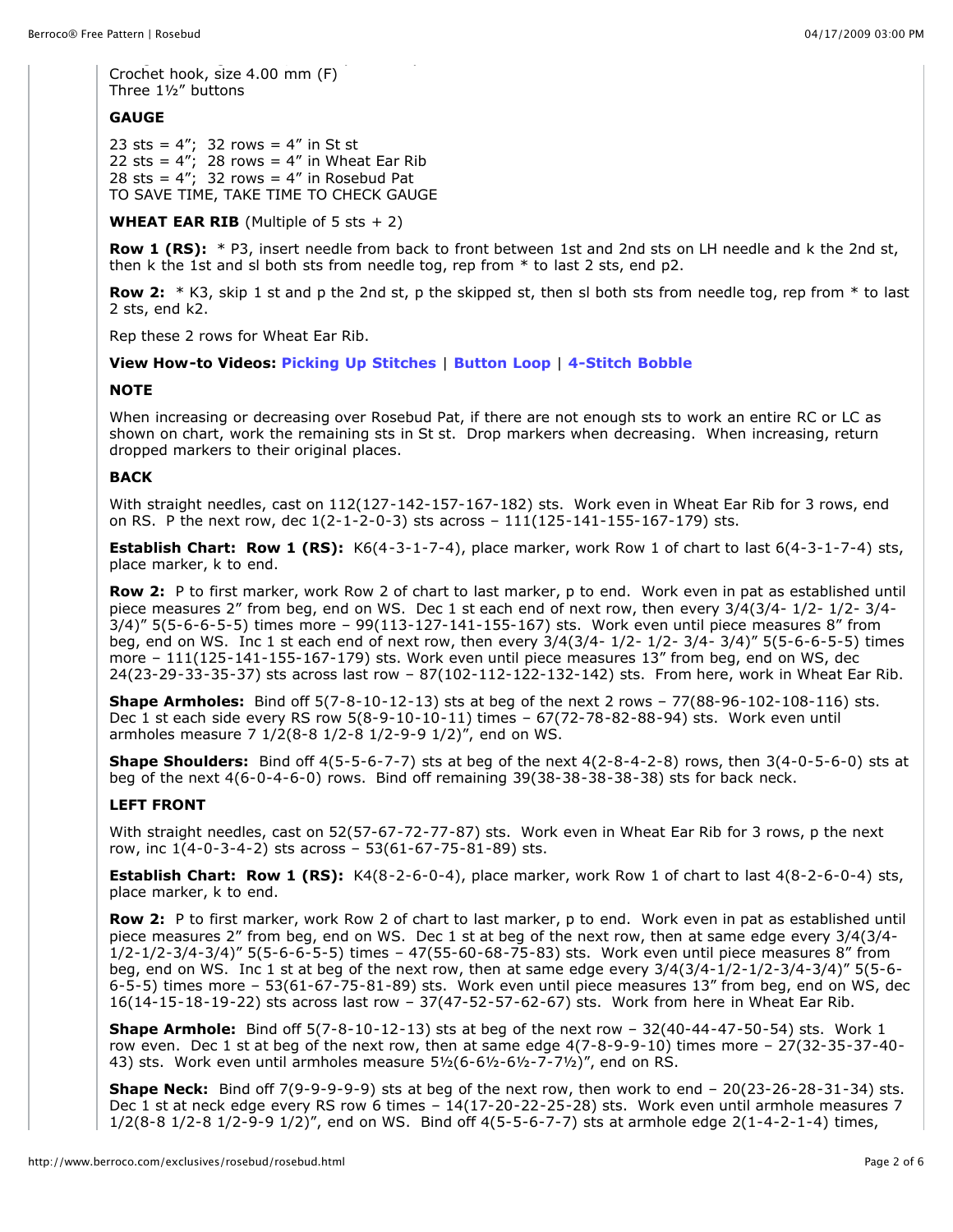then 3(4-0-5-6-0) sts 2(3-0-2-3-0) times for shoulder.

#### **RIGHT FRONT**

Work to correspond to left front, reversing all shaping and placement of chart. Bind off for armhole on WS row. Dec for armholes at end of RS rows. Bind off for neck on RS row. Dec for neck at beg of RS rows. Bind off for shoulders on WS rows.

# **SLEEVES**

With straight needles, cast on 62 sts. Work even in Wheat Ear Cable for 3 rows, p the next row, dec 1 st at end of the last row – 61 sts.

**Establish Chart: Row 1 (RS):** K8, place marker, work Row 1 of chart to last 8 sts, place marker, k8.

**Row 2:** P to first marker, work Row 2 of chart to last marker, p to end. Work in pat as established. When sleeve measures 1", inc 1 st each side, then every  $1\frac{1}{2}(1-\frac{3}{4}-\frac{3}{4}-\frac{1}{2}-\frac{1}{2})$ " 10(14-17-21-24-28) times more – 83(91-97-105-111-119) sts. Note: When increasing, add sts to chart as sts become available. Work even until sleeve measures 18" from beg, end on WS, dec 18(19-20-23-24-27) sts across last row – 65(72-77-82- 87-92) sts. Work from here in Wheat Ear Rib.

**Shape Cap:** Bind off 5(7-8-10-12-13) sts at beg of the next 2 rows – 56(58-61-62-63-66) sts. Dec 1 st each side every 4th row 0(0-0-0-2-3) times, every RS row 15(17-18-18-14-12) times, then EVERY row 6(2- 0-0-0-0) times, end on WS. Bind off remaining 14(20-25-26-31-36) sts.

### **FINISHING**

Sew shoulder seams.

**Left Frontband:** With RS facing, using straight needles, beg at left neck edge, pick up and k102(102-107- 107-112-112) sts. Beg with Row 2, work in Wheat Ear Rib for 3 rows, end on WS. Bind off.

**Right Frontband:** Beg at lower edge of right front, work to correspond to left frontband.

**Neckband:** With RS facing, using straight needles, beg at right neck edge, pick up and k112 sts around entire neck edge. Complete same as frontbands. Sew in sleeves. Sew side and sleeve seams.

**Buttonloop:** With RS facing, using crochet hook, join yarn with a sl st to right frontband 1" down from top of neckband. Make a chain 1 1/2" long. Join with a sl st in top edge of right frontband. In this manner, make 2 more buttonloops, the last at beg of Wheat Ear Rib and the other evenly spaced between. Sew on buttons.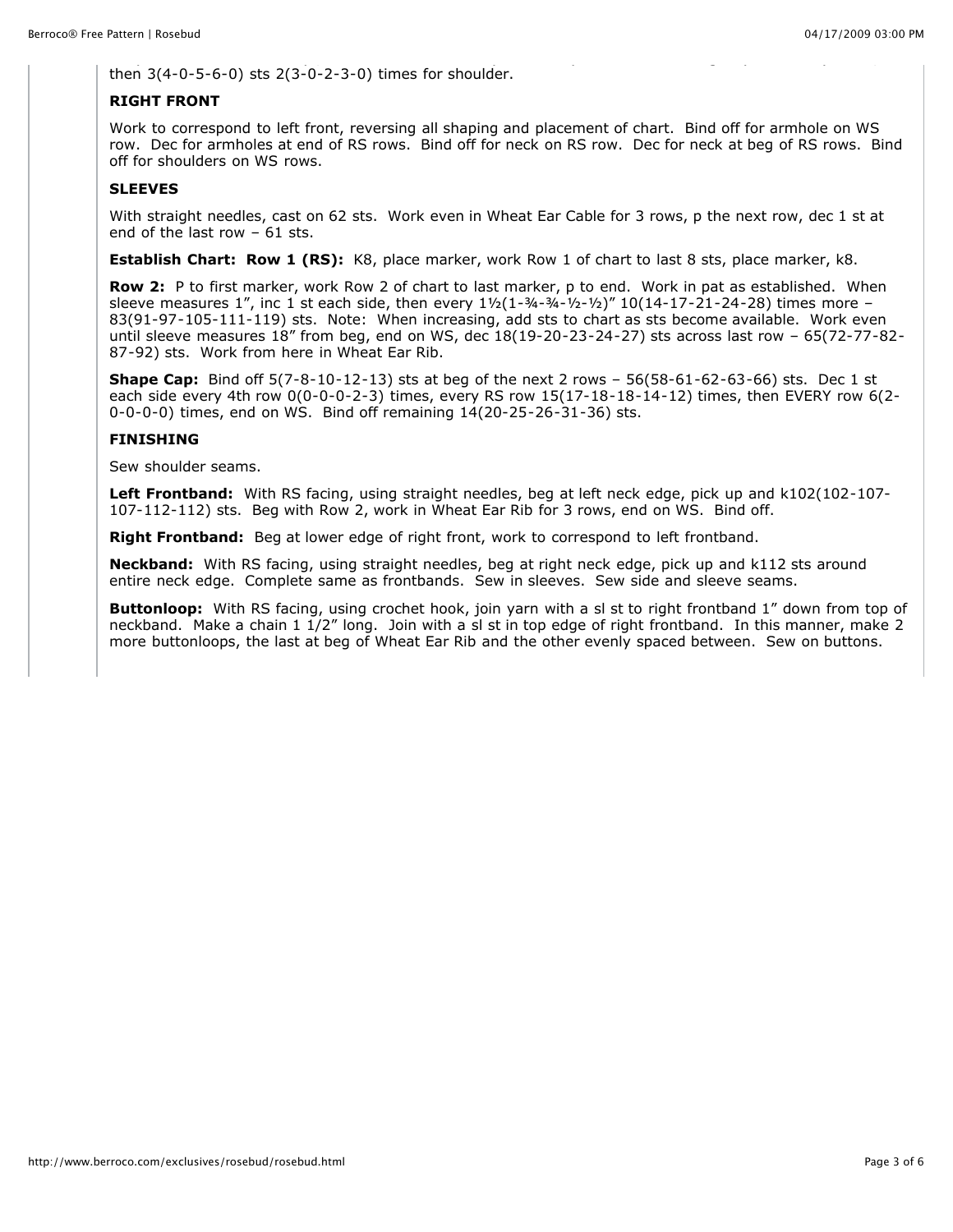